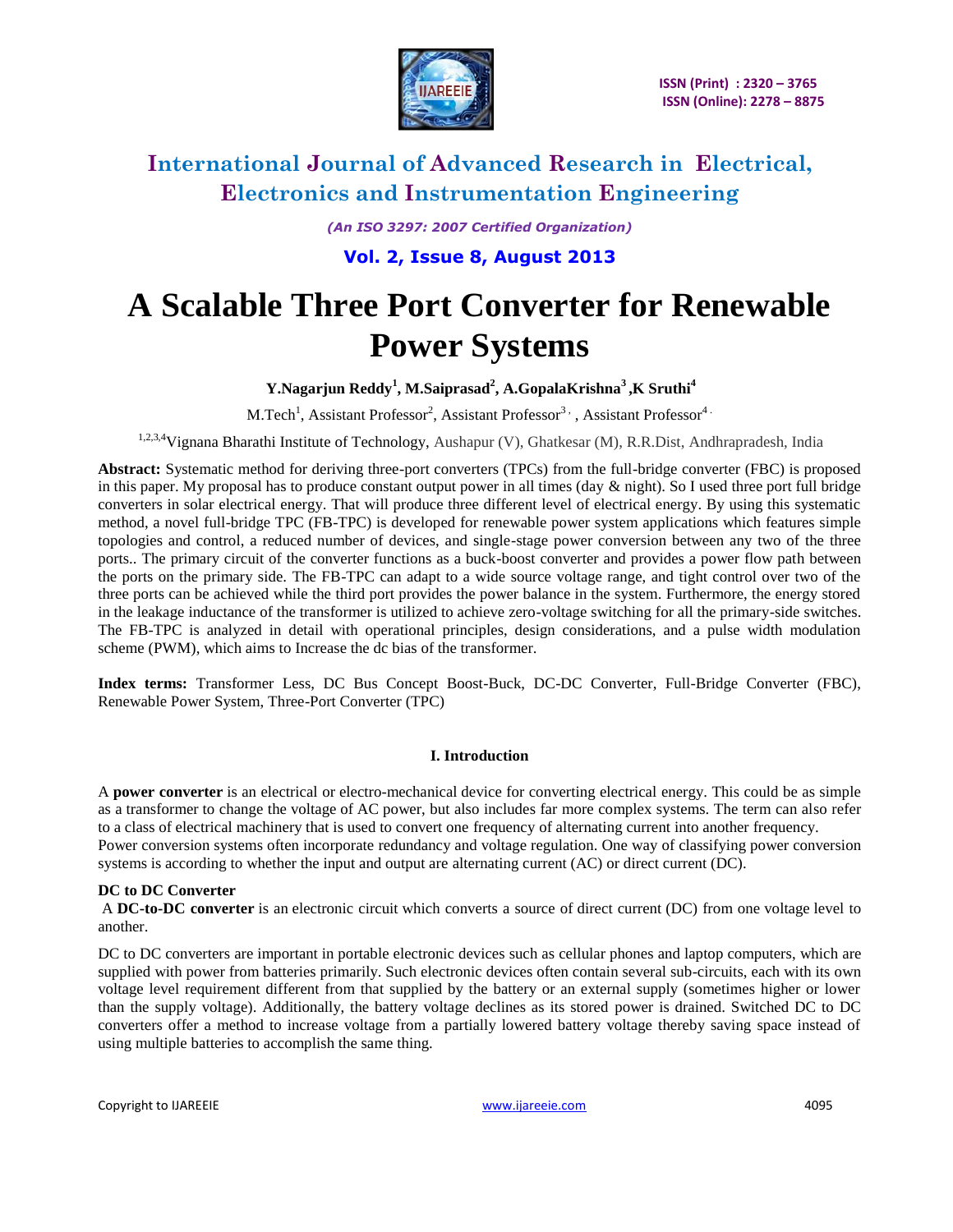

*(An ISO 3297: 2007 Certified Organization)*

### **Vol. 2, Issue 8, August 2013**

Most DC to DC converters also regulate the output voltage. Some exceptions include high-efficiency [LED power sources,](http://en.wikipedia.org/wiki/LED_power_sources) which are a kind of DC to DC converter that regulates the current through the LEDs, and simple charge pumps which double or triple the output voltage.

The **buck–boost converter** is a type of [DC-to-DC converter](http://en.wikipedia.org/wiki/DC-to-DC_converter) that has an output voltage magnitude that is either greater than or less than the input voltage magnitude.



Figure 1: The basic schematic of an inverting buck–boost converter.

The basic principle of the buck–boost converter is fairly simple

- While in the On-state, the input voltage source is directly connected to the inductor (L). This results in accumulating energy in L. In this stage, the capacitor supplies energy to the output load.
- While in the Off-state, the inductor is connected to the output load and capacitor, so energy is transferred from L to C and R.



Figure 2: The two operating states of a buck–boost converter: When the switch is turned-on, the input voltage source supplies current to the inductor, and the capacitor supplies current to the resistor (output load). When the switch is opened, the inductor supplies current to the load via the diode D.

#### **II. Related Works**

#### **Three Port Converters**

To illustrate possible embodiments of the proposed topology concept, a set of three-port converters deduced from a general topology and the basic switching cells has been presented in [4]. Several promising examples are shown in the following.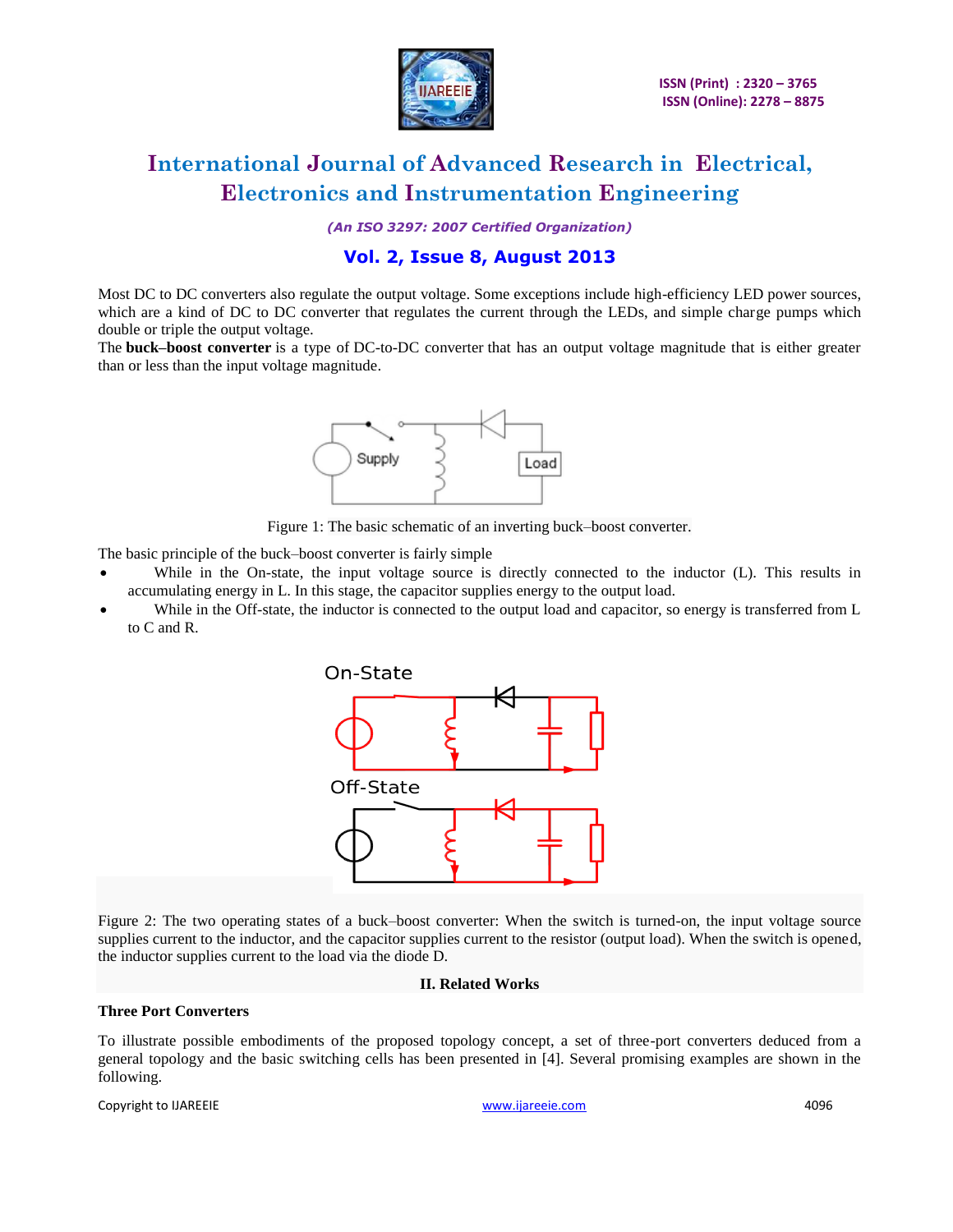

*(An ISO 3297: 2007 Certified Organization)*

### **Vol. 2, Issue 8, August 2013**

The three-port triple-active-bridge (TAB) converter [7]. In addition to galvanic isolation, this topology has the advantage of easily matching different port voltage levels in the overall system. This can be done just by choosing the appropriate numbers of turns for the windings. This circuit allows a fixed frequency operation and utilization of the leakage inductance of the transformer as the energy transfer element. Each bridge generates a high-frequency voltage (squarewave in the simplest case) with a controlled phase shift angle with respect to the primary side. The voltages presented to the windings have the same frequency. Power flow between the three ports can be controlled by the phase shifts.

The maximum possible power flow is determined by the leakage (and externally added) inductances [7]. This circuit can be operated with soft-switching, provided that the operating voltage at each port is kept near constant. However, when the port operating voltage varies widely, such as with super capacitors, the soft-switched operating range will be reduced. In [10], a method has been proposed to extend the soft-switching range by adjusting the duty ratio of the voltage (a rectangular-pulse wave) inversely proportional to the operating voltage of the port.



Figure 3: Three-port triple-active-bridge (TAB) converter.

A converter topology combining a dc-link and magnetic-coupling is illustrated in Fig. 8 [3]. In this converter the main source (a fuel cell) and storage (a super capacitor) are interconnected through a dc bus, since both of them are low-voltage devices and their operating voltages are close to each other. The load port is connected through a switching bridge and transformer winding. Six switches are used and all the three power ports are bidirectional. This system is suitable for applications where the low operating voltages of the main source and storage need to be boosted to match a high load-side voltage, e.g., 400 V, to supply an inverter that produces an ac output.

The half-bridge structure shown in the proposed topology could be an implementation issue, especially for high power low-voltage high-current situations which would require a large number of low ESR film capacitors in parallel with the half-bridge electrolytic capacitors. In an effort to use more silicon and less passive components, the half-bridges in Fig. 8 can be replaced by full bridges [2].The resulting topology is illustrated in Fig. 9. As such, the current stress of the switching devices is reduced to a half. The operating principle remains similar to the half bridge version. However, the switching condition of the converter becomes worse. The ZVS condition no longer holds under all situations.



**Figure 4:** Three-port converter combining dc-link and magnetic-coupling.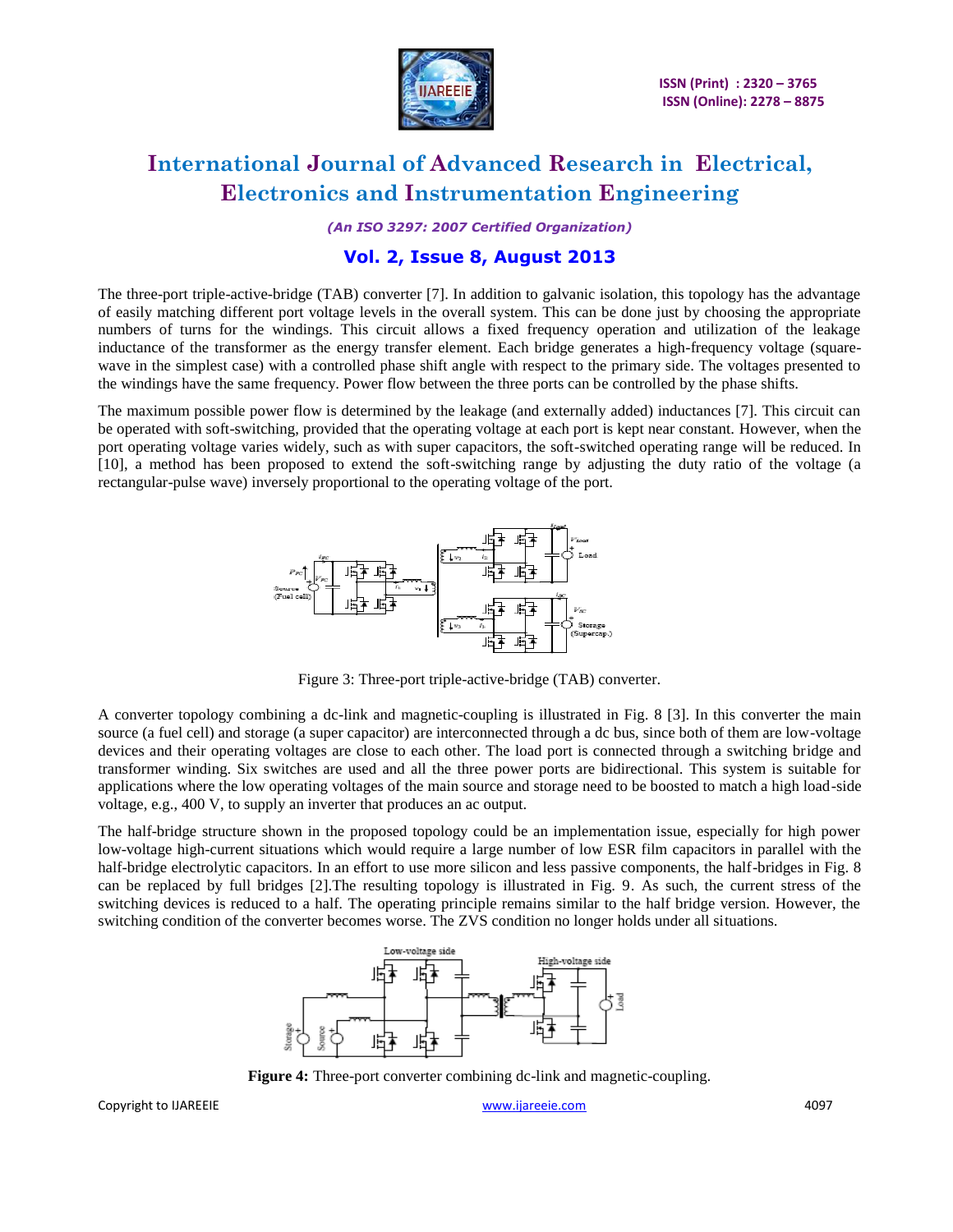

*(An ISO 3297: 2007 Certified Organization)*

**Vol. 2, Issue 8, August 2013**



**Figure 5:** Full-bridge version of the converter topology

#### **III. Proposed System**

The FB-TPC is applied to a stand-alone PV power system with battery backup to verify the proposed topology. To better analyze the operation principle, the proposed FB-TPC topology is redrawn, the two source ports are connected to a PV source and a battery, respectively, while the output port is connected to a load

There are three power flows in the standalone PV power system from PV to load, from PV to battery, from battery to load. As for the FB-TPC, the load port usually has to be tightly regulated to meet the load requirements, while the input port from the PV source should implement the maximum power tracking to harvest the most energy.

Therefore, the mismatch in power between the PV source and load has to be charged into or discharged from the battery port, which means that in the FBTPC, two of the three ports should be controlled independently and the third one used for power balance. As a result, two independently controlled variables are necessary.

### **Switching State Analysis**

$$
Ppv = Pb + Po(1)
$$

Where Ppv, Pb, and Po are the power flows through the PV, battery and load port, respectively. The FB-TPC has three possible operation modes

- Dual-output (DO) mode, with  $Ppv \ge Po$ , the battery absorbs the surplus solar power and both the load and battery take the power from PV
- Dual-input (DI) mode, with Ppv  $\leq$  Po and Ppv  $>$  0, the battery discharges to feed the load along with the PV
- Single-input single-output (SISO) mode, with  $Ppv = 0$ , the battery supplies the load power alone.

When ppv = po exactly, the solar supplies the load power alone and the converter operates in a boundary state of DI and DO modes. This state can either be treated as DI or DO mode. Since the FB TPC has a symmetrical structure, the operation of the converter in this state is the same as that of SISO mode, where the battery feeds the load alone. The operation modes and power flows of the converter are listed in Table 1. The power flow paths/directions of each operation mode have been illustrated.

The switching states in different operation modes are the same and the difference between these modes are the value and direction of iLm, which is dependent on the power of ppv and po . In the DO mode, iLm is positive, in the SISO mode, iLm is negative, and in the DI mode, iLm can either be positive or negative. Take the DO mode as an example to analyze.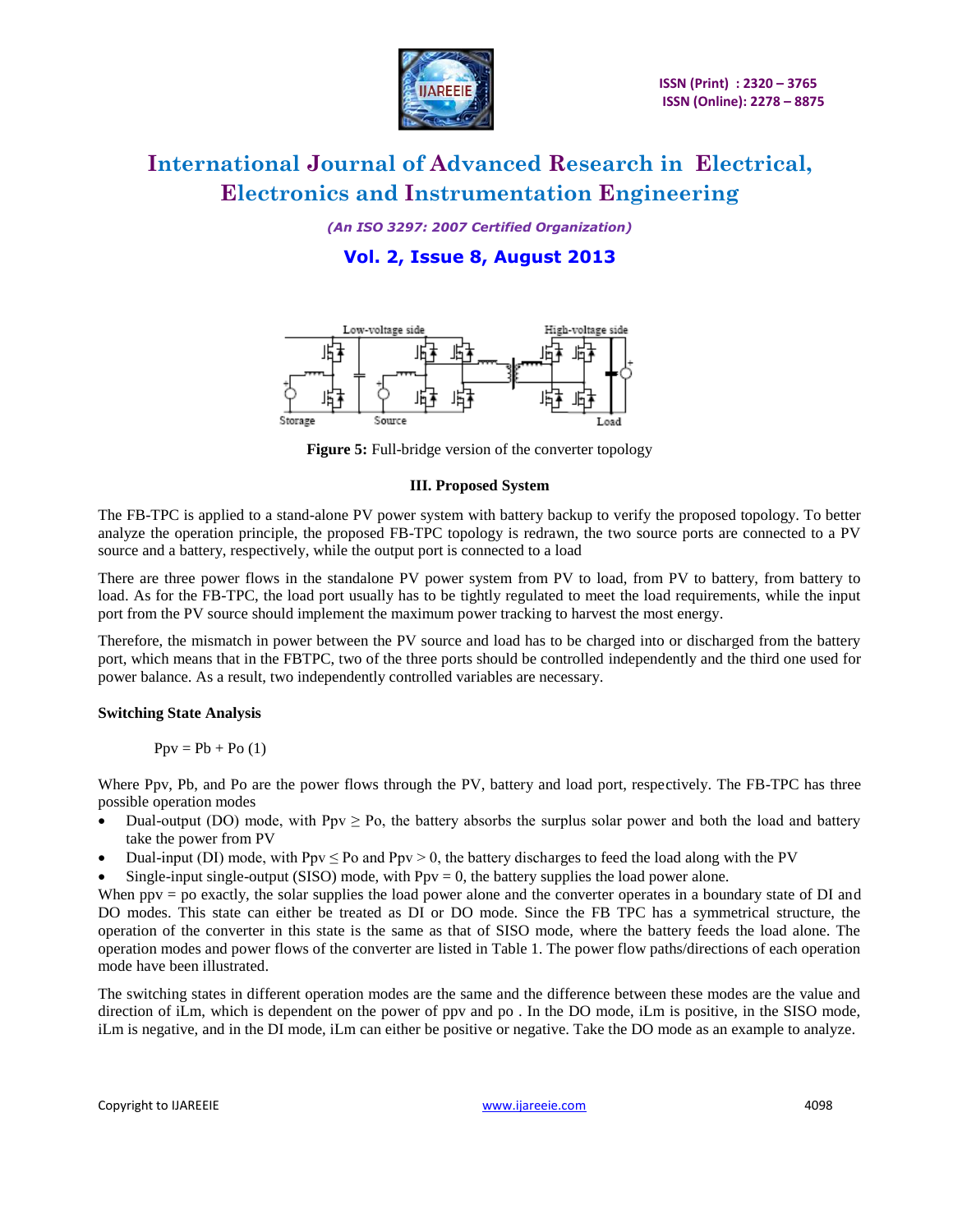

*(An ISO 3297: 2007 Certified Organization)*

### **Vol. 2, Issue 8, August 2013**

| <b>Operation Modes</b>             | Power of pv             | <b>Power of Battery</b>              |  |
|------------------------------------|-------------------------|--------------------------------------|--|
| Dual output mode                   | $Ppv>=Po$               | Battery charging<br>$Ph \geq 0$      |  |
| Dual input mode                    | $Ppv \le Po$ ,<br>Ppv>0 | Battery discharg -<br>ing $Pb<0$     |  |
| Single input-single<br>output mode | $Ppv=0$                 | Batterydischarge -<br>ing $Pb = -Po$ |  |

Table 1: Operation modes and Power flows

For simplicity, the following assumptions are made:

- $\Box$  Cpv, Cb, and Co are large enough and the voltages of the three ports, Vpv, Vb, and Vo, are constant during the steady state
- The Vpv  $\geq$  Vb case is taken as an example for the switching state analysis. There are four switching states in one switching cycle. The key waveforms and the equivalent circuit in each state.

It can be seen from that the voltage of the PV source Vpv can be regulated with DA1 and DB 1 for the maximum power point tracking (MPPT), taking the battery voltage Vb as constant. The output voltage Vo can be tightly regulated with D1 and D3.

 $V_0 = n[D1Vpv + D2 (Vb - Vpv) + D3Vb] = 2nD1 Vpv$ **ZVS Analysis**

According to the analysis, the operation of the FB-TPC is similar to the operation of a phase-shift FBC with the two switches, driven with complementary signals. The proposed FB-TPC can utilize the leakage inductance, filter inductance, and the output capacitors of the switches to realize ZVS, zero-voltage turn-ON, and zero-voltage turn-OFF for all the switches. The operation principle is similar to the phase-shift FBC. The only difference is that in the proposed FBTPC, the magnetizing inductor of the transformer Lm can also help to achieve ZVS of the switches if the direction of iLm is the same as iP.



**Power flow paths/directions of each operation mode. (a) DO mode. (b) DI mode. (c) SISO mode.**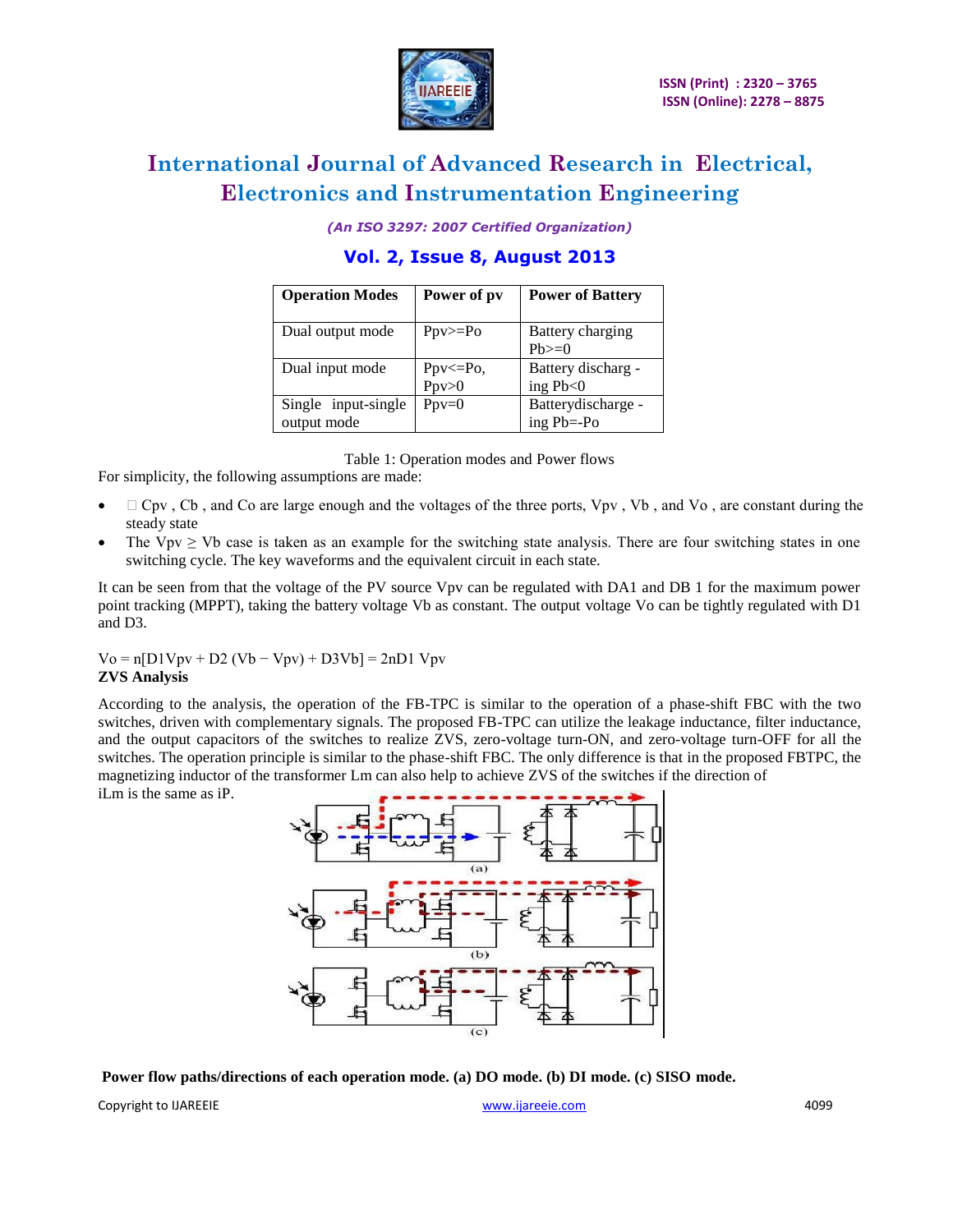

*(An ISO 3297: 2007 Certified Organization)*

### **Vol. 2, Issue 8, August 2013**

#### **Design Consideration**

As for the semiconductor device stress, the FB-TPC is similar to the traditional FBC. But a key difference between these two converters is that the magnetizing inductance of the transformer Lm is operated as an inductor as well. We also take the  $Vpv \geq Vb$  case as an example for analysis.

The steady state, we have

 $Vpv$  Ipv =  $Vb$ 

Ib + VoIo

According to the switching states I and II, we have

 $Ipv = DA1$  (ILm + nIo)

Where ILm is the average magnetizing current of the transformer, and then we have

 $ILm = [Ipv/DA1] - nIo$  $Ib = D2$  (ILm + nIo) – D3 (ILm -nIo) = (DB1 − 2D3 )ILm + DB1nIo

Then the average transformer magnetizing current ILm can also be given by the following equation.

ILm =[ Ib − DB1nIo]/[ DB1 − 2D3]

It is noticed that ILm can be reduced by increasing the nominal values of DA1 and DB 1 this result is also valid for the Vpv < Vb case by following the same analysis procedure. Therefore, the value of ILm can be decreased with a properly designed modulation scheme.

With the proposed PWM scheme, when vpv is much higher than vb, vc  $2 < Vtri$ , and vc 3 stays at zero, DB 1 will reach its maximum value. There are only three switching states, states II–IV, in one switching cycle.

#### **Transformer less and Virtual Bus Operation in Three Port Converter**

In this solution, the grid neutral line is connected directly to the negative pole of the DC bus, so that the voltage across the parasitic capacitor is clamped to zero. As a result, the CM current is eliminated completely. Meanwhile, a virtual DC bus is created to help generate the negative output voltage.

The required DC bus voltage is still the same as the full bridge, and there is not any limitation on the modulation strategy since the CM current is removed naturally by the circuit structure. In this way, the advantages of the full bridge and half bridge based solutions are combined together.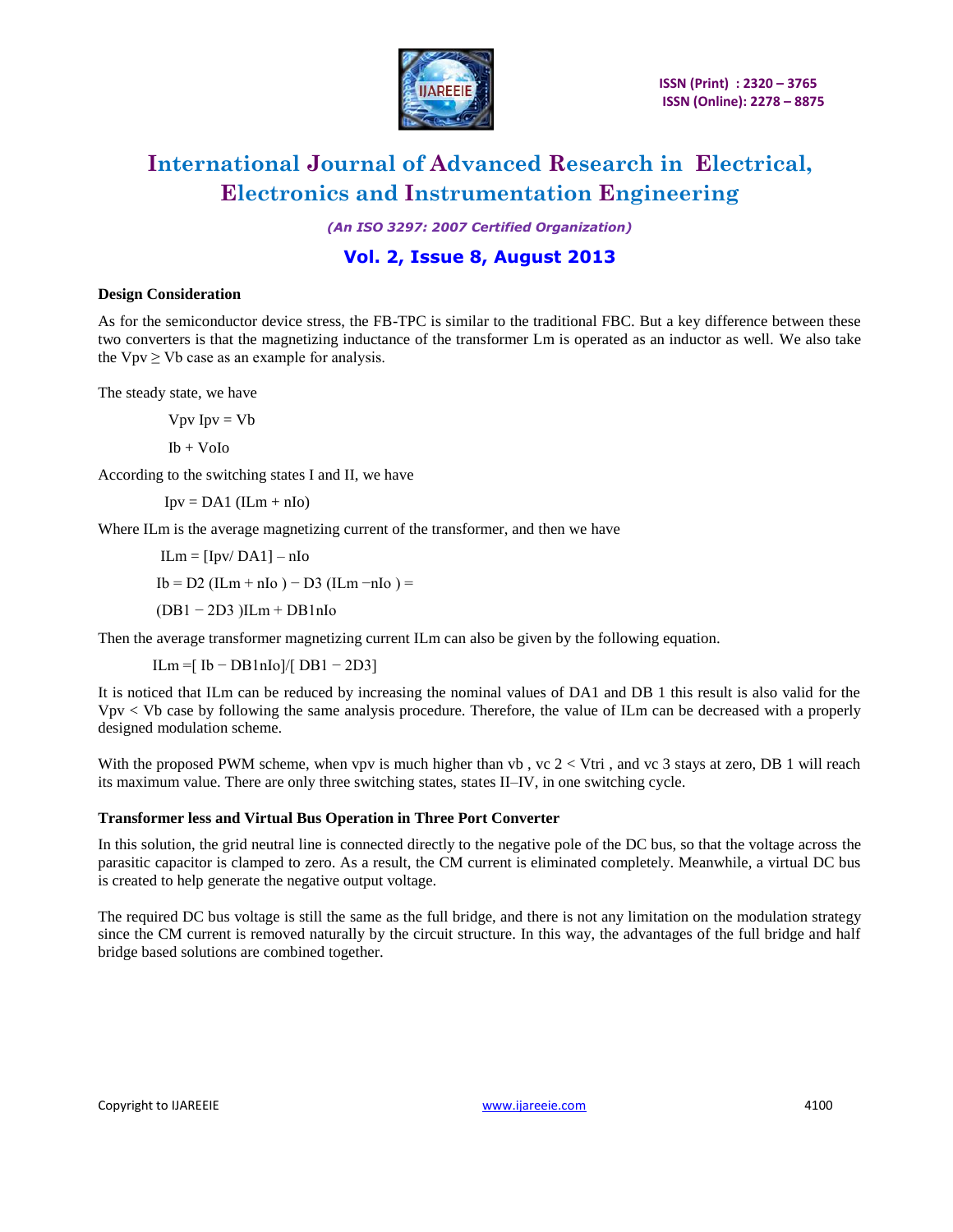

*(An ISO 3297: 2007 Certified Organization)* **Vol. 2, Issue 8, August 2013**



Based on the innovative idea above, a novel inverter topology is proposed with the virtual DC bus concept by employing the switched capacitor technology. The proposed inverter can be modulated with the unipolar SPWM and double frequency SPWM. It consists of only five power switches and a single filter inductor, so the cost of the semiconductor and magnetic components can be reduced.

The required DC voltage is only half of the half bridge solution, while the performance in eliminating the CM current is better than the full bridge based inverters. Based on this idea, a novel inverter topology is proposed with the virtual DC bus concept by adopting the switched capacitor technology.

It consists of only five power switches and a single filter inductor. The proposed topology is especially suitable for the small power single phase applications, where the output current is relatively small so that the extra current stress caused by the switched capacitor does not cause serious reliability problem for the power devices and capacitors.

The FB-TPC with the two cells, cells A and B, sharing the negative terminals. Because the two cells as well as the two sources of the FB-TPC are independent, they can also be connected in other manners.

The other two types of FB-TPCs are there. The operation principles of these FB-TPCs are similar. The key characteristic of the FB-TPC is that the magnetizing inductor of the transformer also functions as a filter inductor, and the primary circuit acts as a four switch buck-boost converter to bridge the power flow between the two ports on the primary side.

However, the energy storage ability of the transformer may limit the power rating of the FB-TPC. To overcome this drawback, a block capacitor can be placed in series with the primary winding and another optimally designed inductor placed in parallel with the transformer to transfer power between the primary side's two ports.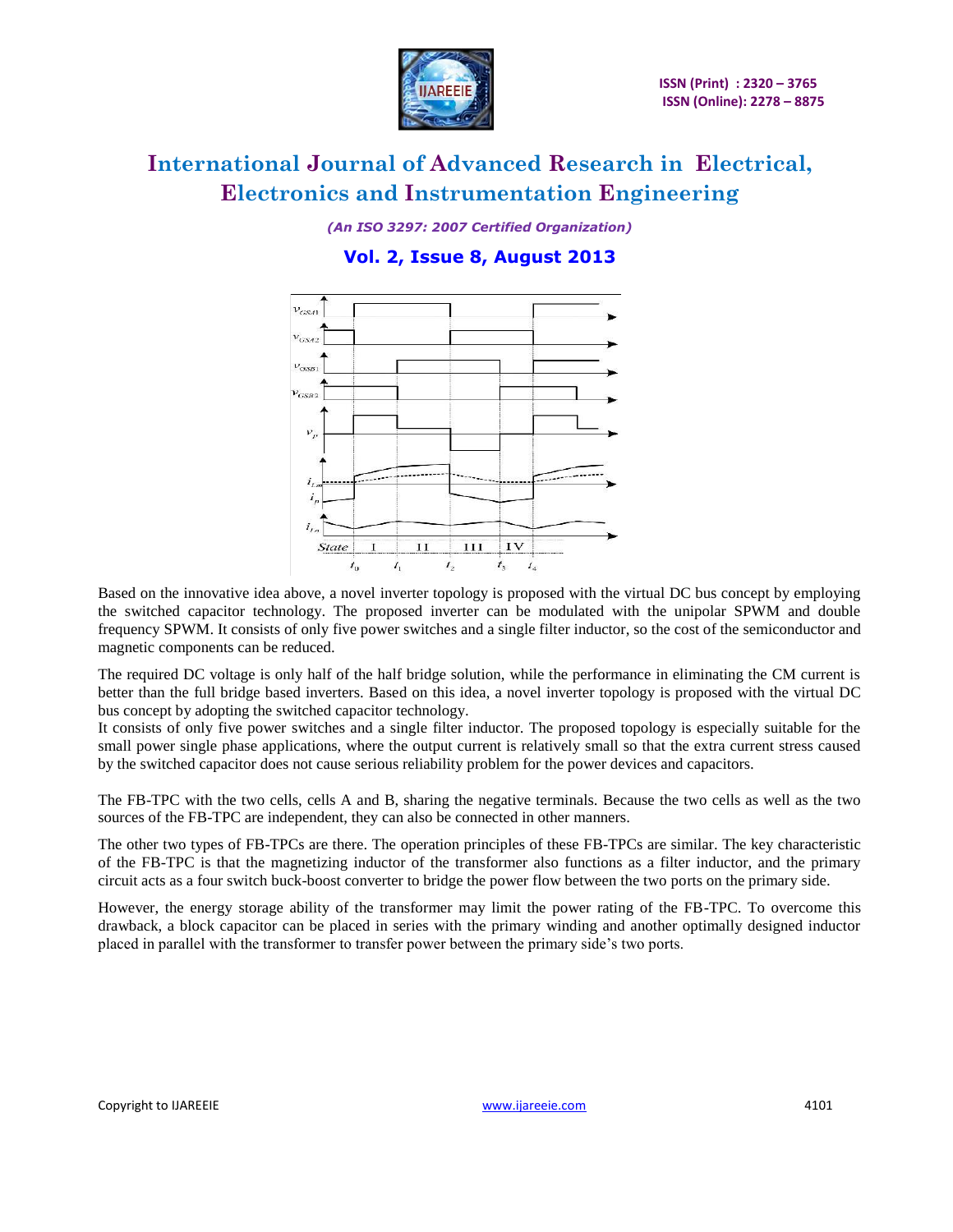

*(An ISO 3297: 2007 Certified Organization)* **Vol. 2, Issue 8, August 2013**



The improved converter, named FB-TPC with a paralleled inductor (FB-TPC-PI), can be seen as a combination of a fourswitch buck-boost converter and an FBC with shared power switches.

#### **PWM Modulation in FB-TPC**

The power management and the control for the TPC proposed in are applied to the FB-TPC because the power control of the renewable power system with battery backup follows a similar principle and has nothing to do with the type of topology.

However, the PWM schemes of different converters are usually different from each other and mainly determined by the topology. For better analysis of the PWM scheme of the FB-TPC. Four regulators, PV voltage regulator (IVR) for MPPT, battery voltage regulator (BVR) for maximum voltage charging control, battery current regulator (BCR) for maximum current charging control, and output voltage regulator (OVR) for output voltage control, are used to implement the power management of the system.

The FB-TPC can work in the DO, DI, or SISO mode, depending on the relationship between the PV power and load power.

The maximum value of DB 1 is

DB1 max =  $DA1 + D3$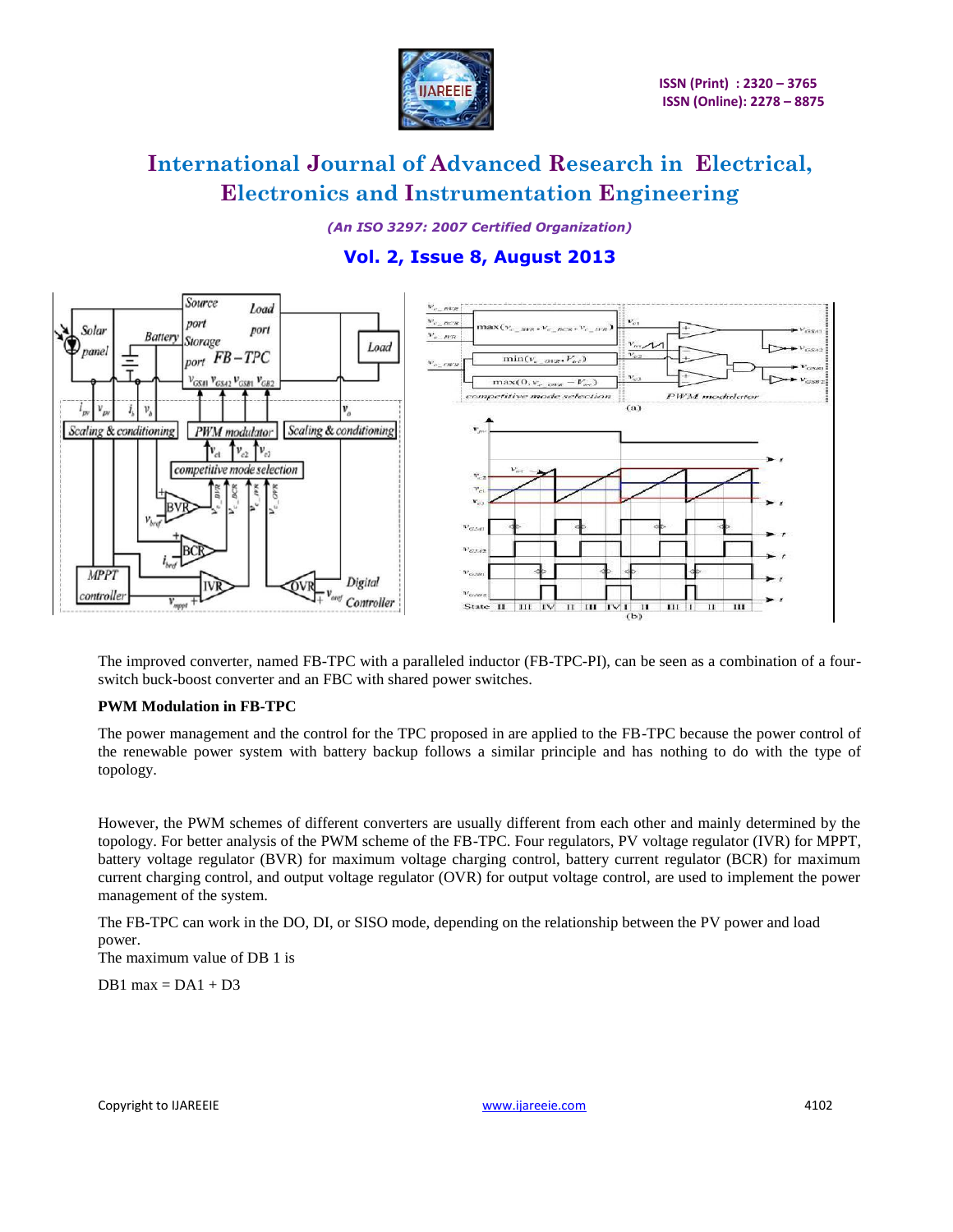

*(An ISO 3297: 2007 Certified Organization)*

### **Vol. 2, Issue 8, August 2013**

Maximum value of DA1 is determined by D3.

DA1 max =  $1 - D3$ 

Based on the analysis, the proposed PWM scheme and its generation are illustrated, where Vtri is the peak-to peak value of the carrier voltage vtri, and vc1, vc2, vc3 are control voltages generated by using a competitive method and given by the following equations:

 vc1 = max(vc BVR, vcBCR,vc IVR)  $vc2 = min(vc2, Vtri)$  $vc3 = max(0, vc2 - Vtri)$ 

#### **Simulation Circuits and Results :**

**BOOST MODE:-**



**Output Voltage for Boost Mode:-**

| m |  | <br> |  |  |
|---|--|------|--|--|
|   |  |      |  |  |
|   |  |      |  |  |
|   |  |      |  |  |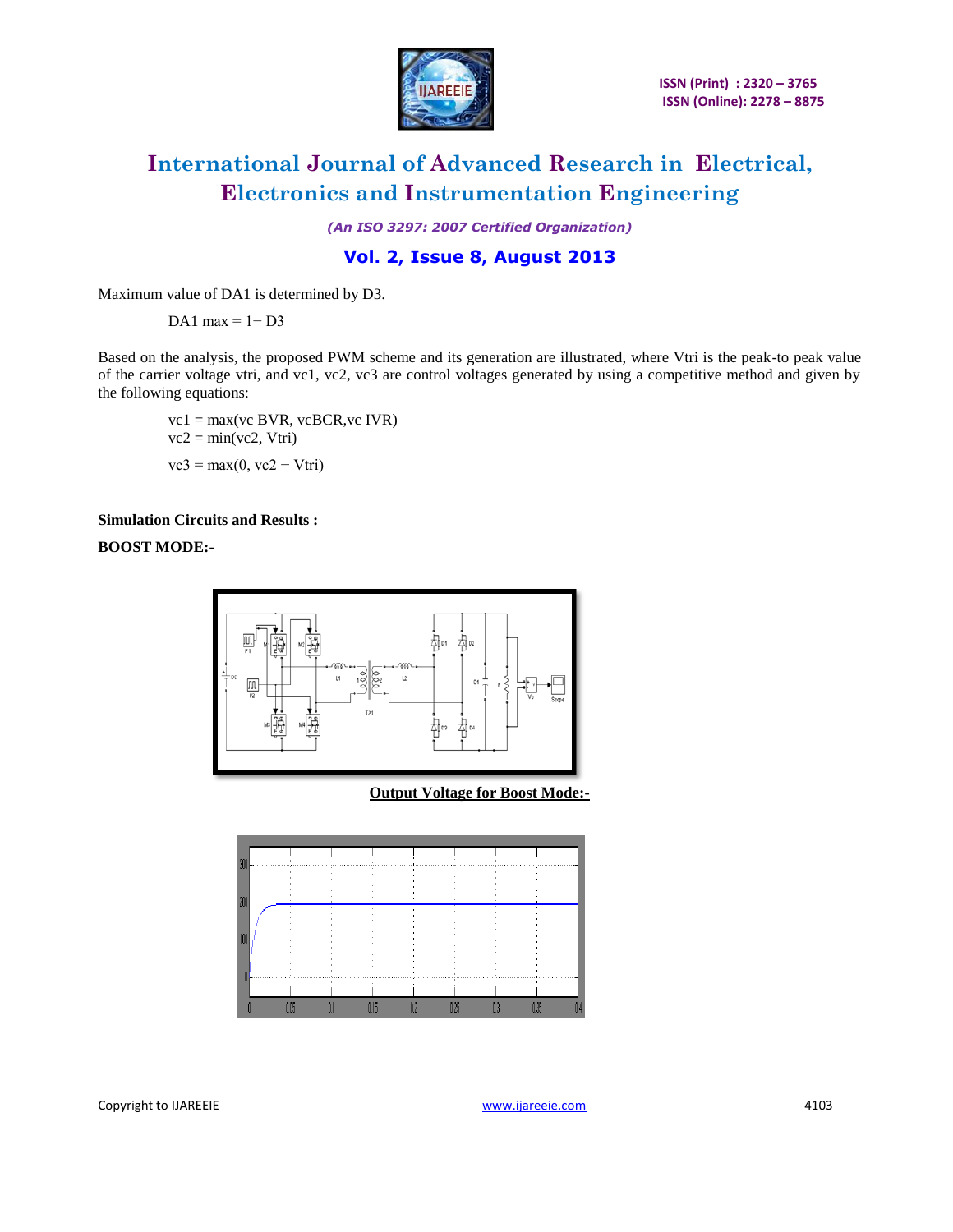

*(An ISO 3297: 2007 Certified Organization)* **Vol. 2, Issue 8, August 2013**

**BUCK MODE:-**



### **OUTPUT VOLTAGE FOR BUCK MODE:-**



#### **PROPOSED SYSTEM:-**

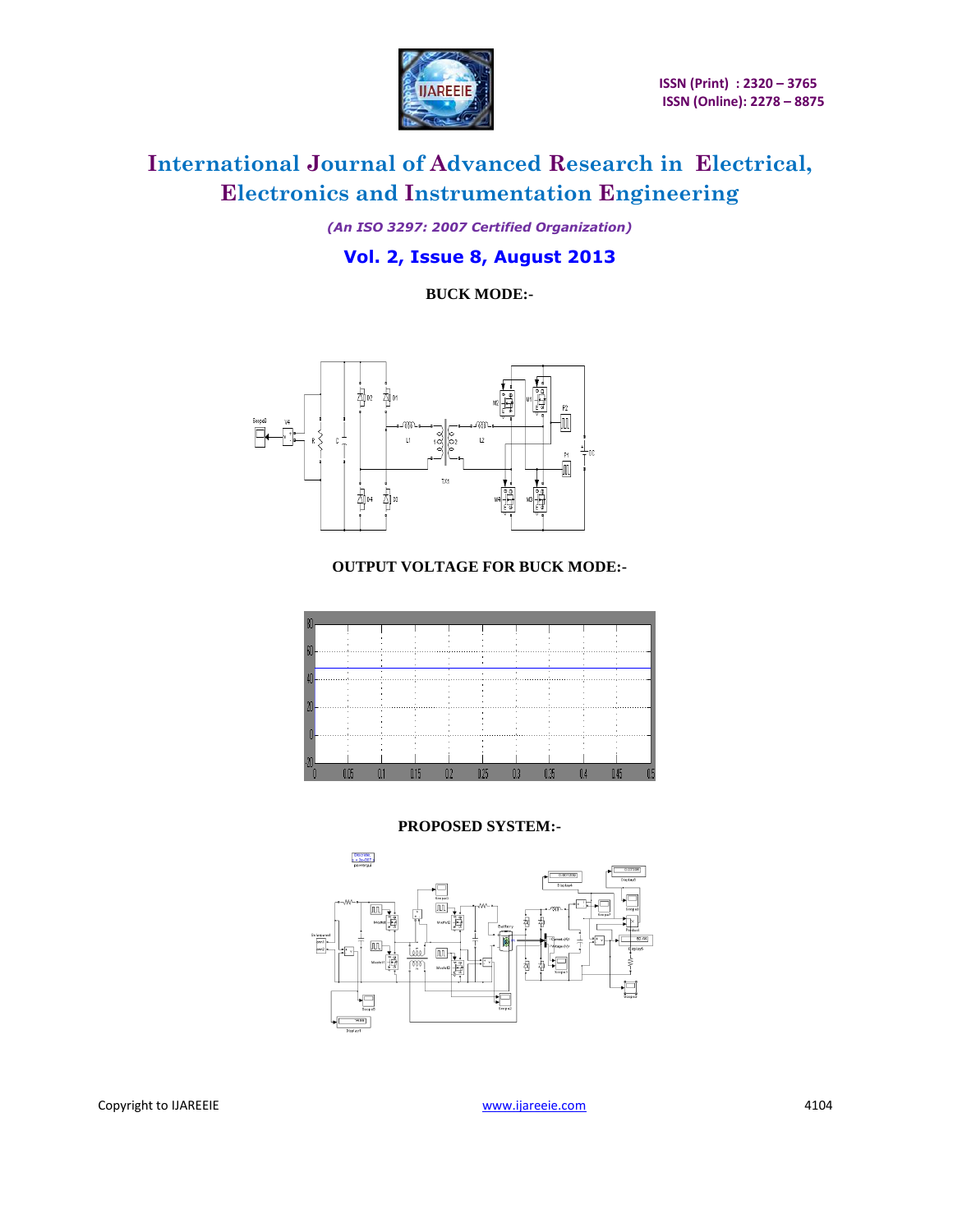

*(An ISO 3297: 2007 Certified Organization)* **Vol. 2, Issue 8, August 2013**

### **CURRENT AND VOLTAGE:-**



**OUTPUT VOLTAGE:-**



### **OUTPUT CURRENT:-**



#### **IV. CONCLUSION**

The concept of the virtual DC bus is proposed to solve the CM current problem for the transformer less grid connected PV inverter. By connecting the negative pole of the DC bus directly to the grid neutral line, the voltage on the stray PV capacitor is clamped to zero. It consists of only five power switches and a single filter inductor. And also the FB-TPC has connected through the efficient way for renewable power systems. My input voltage of the renewable power system is 40.3v and the output is 230v. That's the efficient method for connected the renewable power system and grid.